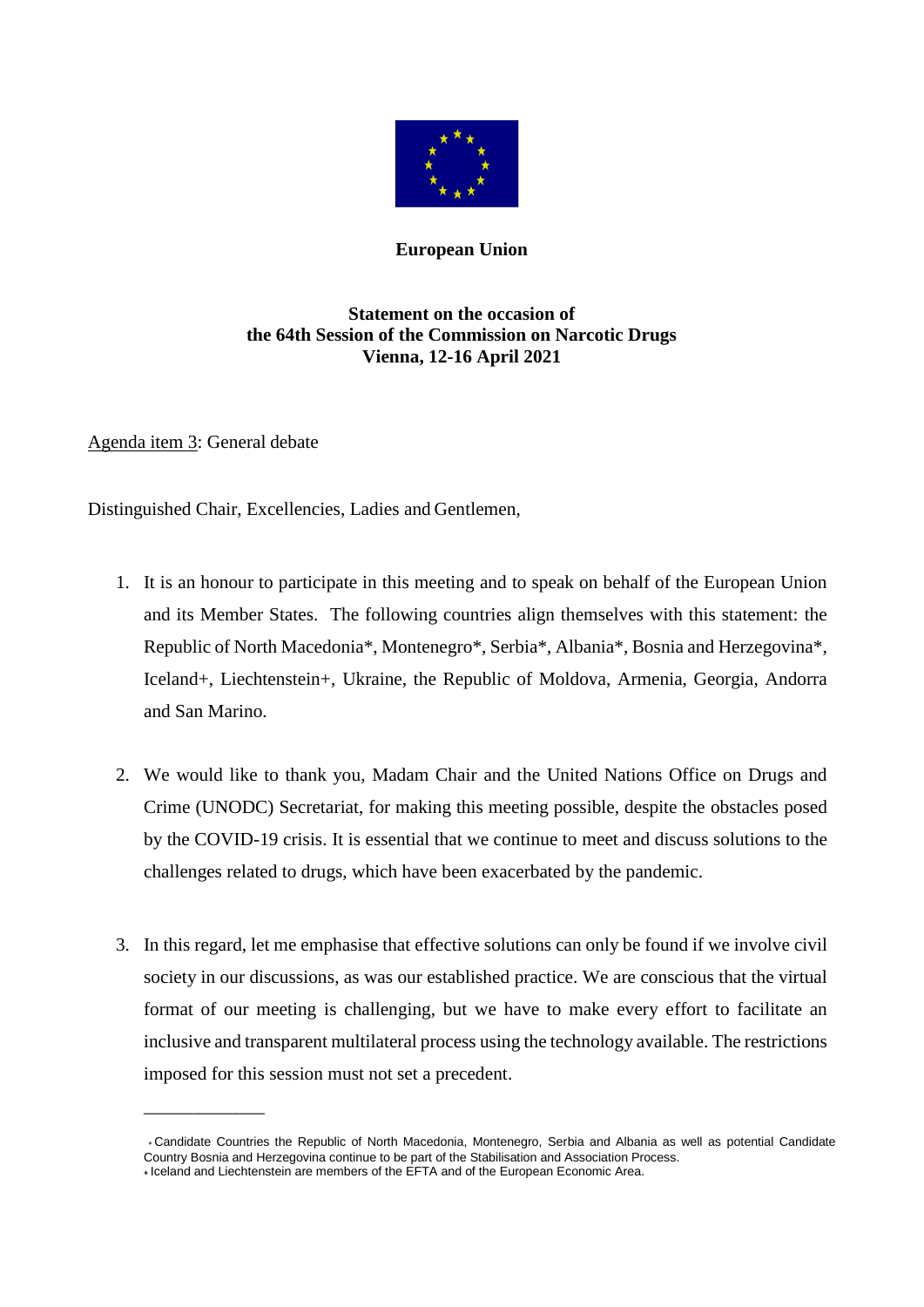Civil society participation is a priority, and we believe that the experience now gathered from virtual meetings will make it possible to return swiftly to the pre-pandemic level of civil society participation and involvement, and that this can happen as early as the next intersessional meeting.

## Madam Chair,

- 4. We are proud to announce that in December 2020 the Council of the European Union adopted a new Drugs Strategy for the period 2021-2025. Not only does the Strategy explicitly support the acceleration of the implementation of our joint commitments, but it also directly contributes to this objective. With this Strategy, the EU and its Member States reaffirm their commitment to an evidence-based, integrated, balanced and multidisciplinary approach. The Strategy addresses the various aspects of the drugs situation by aiming at: 1. enhancing security and reducing drug supply; 2. increasing prevention, treatment and care-services and reducing drug demand; and 3. addressing drug-related harm. With the respect, promotion and protection of human rights at its core, the EU Drugs Strategy incorporates gender equality and health equity perspectives. I should also stress that this Strategy fully recognises the importance of international cooperation to address drug-related challenges, and that it has a dedicated chapter in this regard. Last but not least, our Strategy incorporates the lessons learned from the COVID-19 crisis in the drugs area and takes a future-oriented approach, promoting research, innovation and foresight to respond more effectively to increasing challenges and to anticipate these. We will present the EU Drugs Strategy at our side-event tomorrow. You are welcome to participate in this event.
- 5. In line with the approach promoted in the Strategy, we have submitted a draft resolution to be adopted at this 64<sup>th</sup> Commission on Narcotic Drugs (CND) session. This draft resolution aims to promote the development of quality, affordable, scientific evidence-based and comprehensive drug prevention and treatment services around the globe. Indeed assurance of the quality of drug prevention and treatment services, solidly based on scientific and evidencebased research and knowledge, is essential to the continuous improvement in this regard. These services should on the other hand be accessible to all, which can only be assured by their affordability. We know that we can count on your constructive involvement in the discussions on this resolution.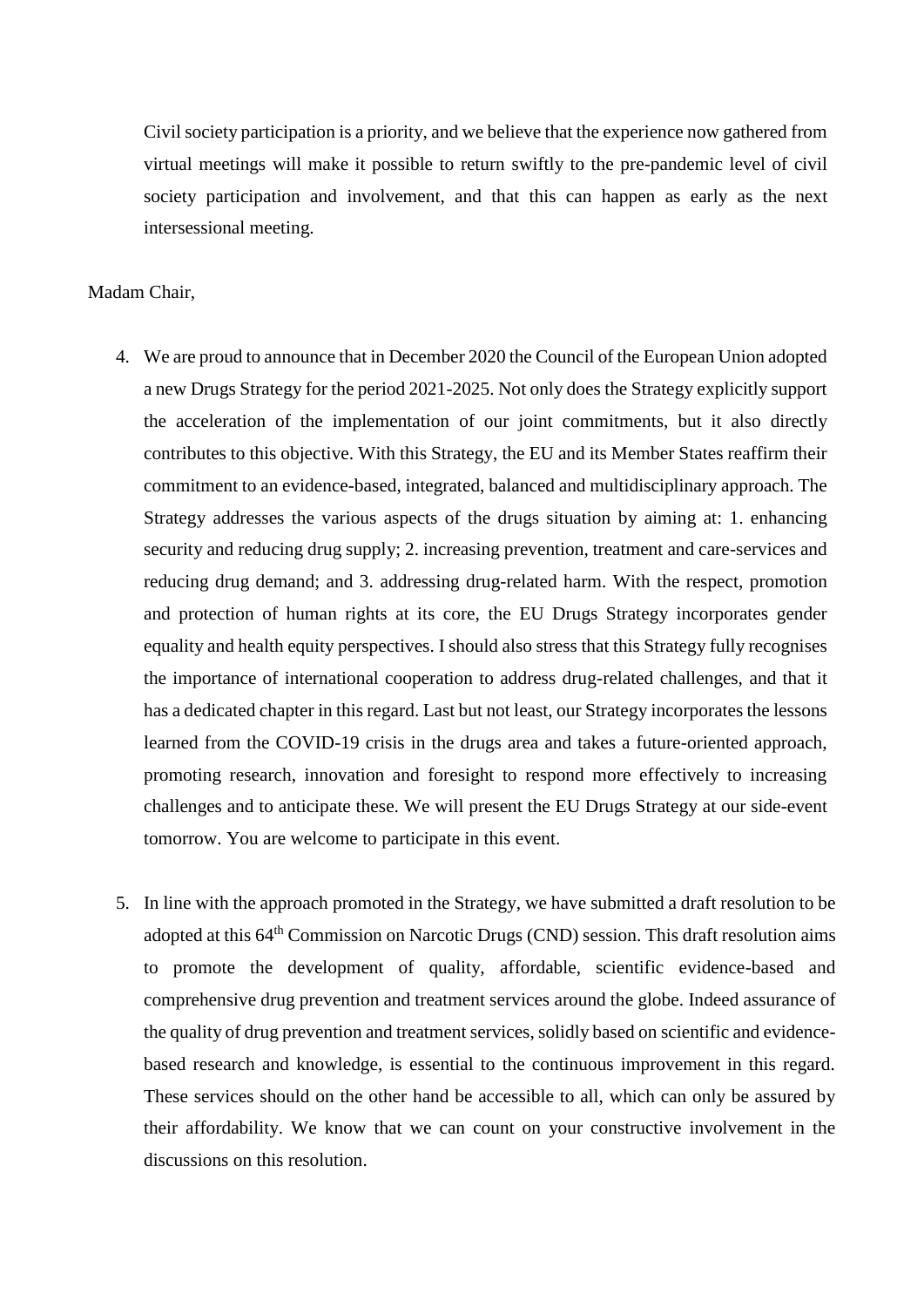## Madam Chair,

6. The COVID-19 crisis has had a great economic and social impact on our societies. In the field of drugs, it has worsened an already grim situation, as was evidenced by the World Drug Report 2020. The pandemic has had multiple effects. Organised crime groups have swiftly adapted their business models, for instance by expanding drugs trafficking via maritime routes and online sales via darknet markets. For people who use drugs, prevention, treatment and care services have been disrupted worldwide. In Europe, following an initial disruption, innovative approaches were applied, which allowed for increased access to services, including a greater use of digital health options.

Madam Chair, Ladies and Gentlemen,

- 7. In 2016, at the United Nations General Assembly Special Session (UNGASS) on Drugs, we committed to addressing and countering the world drug situation in a comprehensive, integrated and balanced way, through the adoption of an outcome document which remains the most comprehensive international drug policy document. In 2019, we adopted the Ministerial Declaration that highlights our willingness to accelerate the implementation of our commitments. More than ever, this should remain our priority.
- 8. The EU and its Member States emphasise that States have to respect, protect and promote all human rights and fundamental freedoms as well as the inherent dignity of all individuals and the rule of law in the development and implementation of drug policies. We reiterate our own commitment to that end. We reiterate our strong condemnation of the use of capital punishment in all circumstances and in all cases, as it violates the inalienable right to life and is incompatible with human dignity. The death penalty does not serve as a deterrent to crime and makes any miscarriage of justice irreversible. The International Guidelines on Human Rights and Drug Policy provide a comprehensive set of international legal standards that can in some ways provide guidance to governments in developing human rights-compliant drug policies.